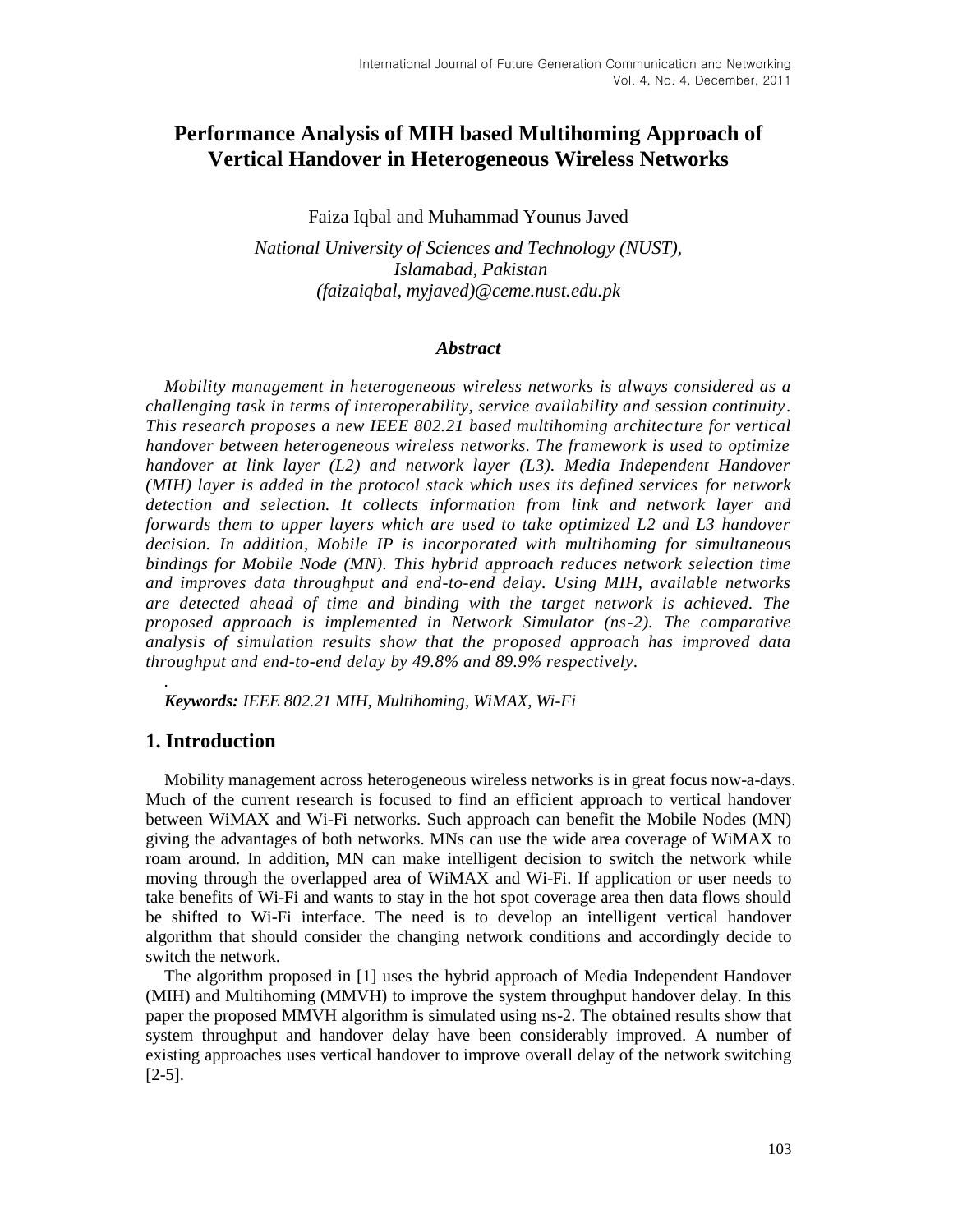The rest of the paper is organized as follows: Section II gives an overview of the proposed approach. In section III, mobility scenario and mobile node configuration is explained. Section IV describes the simulation results with system throughput and delay analysis. Finally, section V concludes the paper.

## **2. IEEE 802.21 (MIH) Based Multihoming Approach**

IEEE 802.21(MIH) based multihoming is an hybrid approach to vertical handover across heterogeneous wireless networks. In this approach the Media Independent Handover (MIH) services of the framework of IEEE 802.21 [6] is combined with multihoming. In the system architecture MIH Function (MIHF) layer is added between link layer and network layer. This layer serves as a middle layer and interacts with the above and bottom layer to transmit the information received through local and remote events. Three types of MIH services are used at MIHF layer to make an intelligent decision of network selection and detection [5, 7]. MIH Event service is used to collect and transmit local and remote event notifications. MIHF receives the technology dependent link events through link layers of multiple interfaces integrated with MN. These link events are propagated to L3 as link triggers to make an intelligent decision. After processing these events at application/transport or network layer, MIH Commands are issued in response to the MIH events. Media Independent Information service is used to collect information about neighboring networks. The detailed architecture of the MIHF layer in the proposed MMVH is described in Figure 1. It shows the details of MIHF which interacts with the modules of upper and lower layer to generate events and commands for seamless handover execution. In mobile node layer 2, WiMAX and WiFi interfaces interact with MIH Function layer using MIH\_LINK\_SAP. The link events communicated from these modules are directed to MIH user layer. The neighbor Discovery module is used to discover available networks in the neighborhood. This information is forwarded to interface management (IFMNGMT) module, which after necessary processing calls Handover Module to perform handover if and when required.



**Figure 1: System Architecture of MMVH**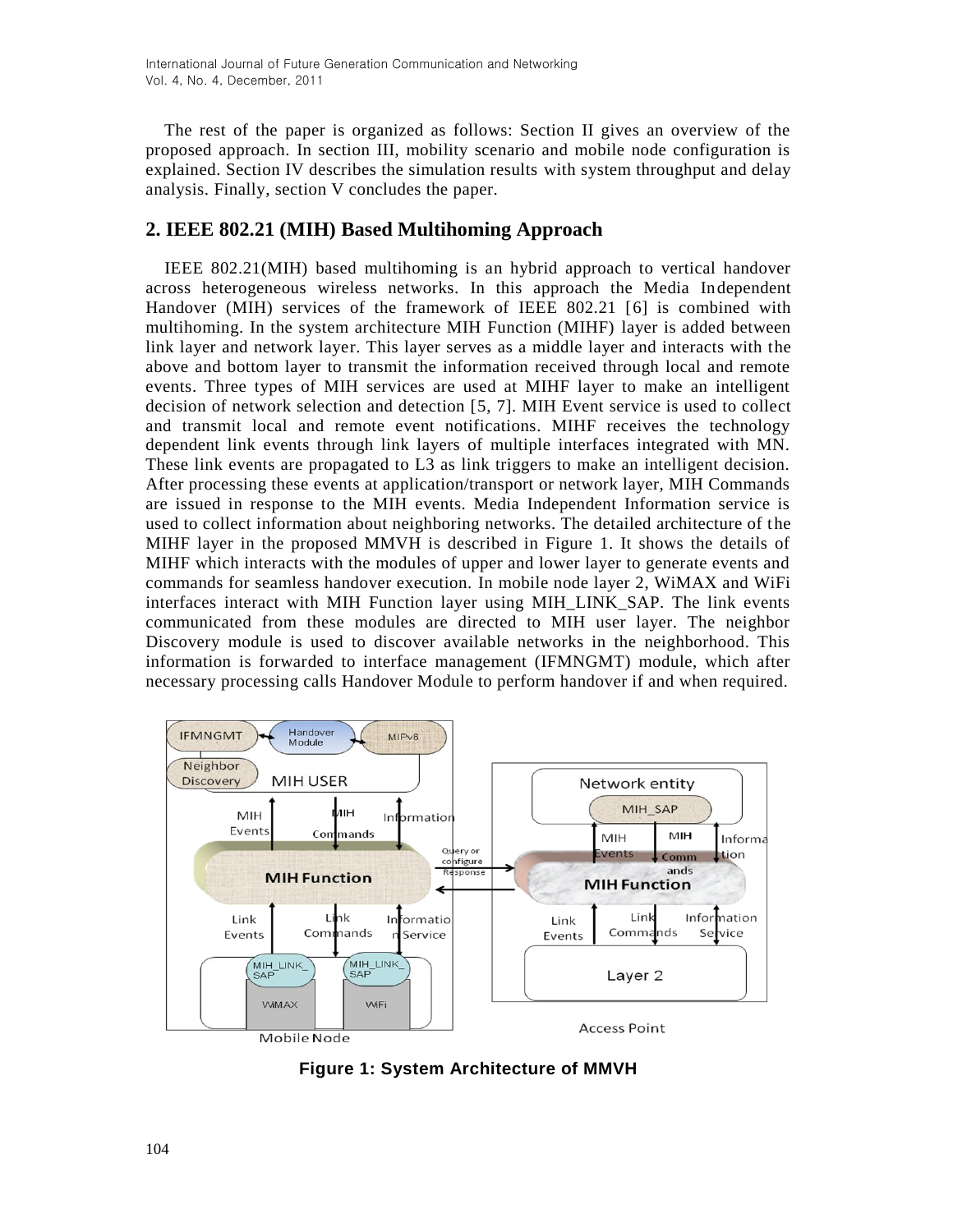The access point bock contains MIH function which directly communicates with MIH layer of MN. The network entity of access point consists of IP information and interacts with MIH function layer using MIH\_SAP.

Figure 2 shows the signaling procedure of route updating using MMVH as MN travels from WiFi to WiMAX network. WiMAX is the default network for MN. The signaling procedure consists of four steps and starts with network scanning step. In this step DL-MAP, Uplink UL-MAP, Downlink Channel Descriptor (DCD) and Uplink Channel Descriptor (UCD) messages are used to discover the new network. DL-MAP is used at the receiver end and contains information about the frame structure. It starts with fixed encoding scheme and once decoded at the MAC layer used to give information about data burst decoding. UL-MAP is used to convey the information about uplink frames and frequency allocation. Similarly, DCD and UCD messages are exchanged periodically to share the information about modulation and coding schemes of downlink and uplink frames respectively. After the discovery of new router, with the reception of RtSolPr and PrRtrAdv, Home Address of new network is compared with that of MN which describes that whether the handover is within domain or inter domain. Once discovered, the necessary registration and authentication is performed by exchanging RNG-REQ, RNG-RSP, CID, REG-REQ and REG-REP messages. After that the routing information is updated and link of MN with the new network is setup.



**Figure 2: Signaling Procedure of Route Updating using MMVH**

Figure 3 shows the sequence of events and information flow using proposed approach. The figure clearly demonstrates the concept of multihoming and use of multiple interfaces for efficient handover execution. It also describes the messages exchanged during the process. For the sake of generalization, some security and re-association message flow has also been shown in the figure. Initially MN is connected with WiMAX network, and upon reception of link\_event\_up message, the necessary function of MIH function layer are called to perform handover.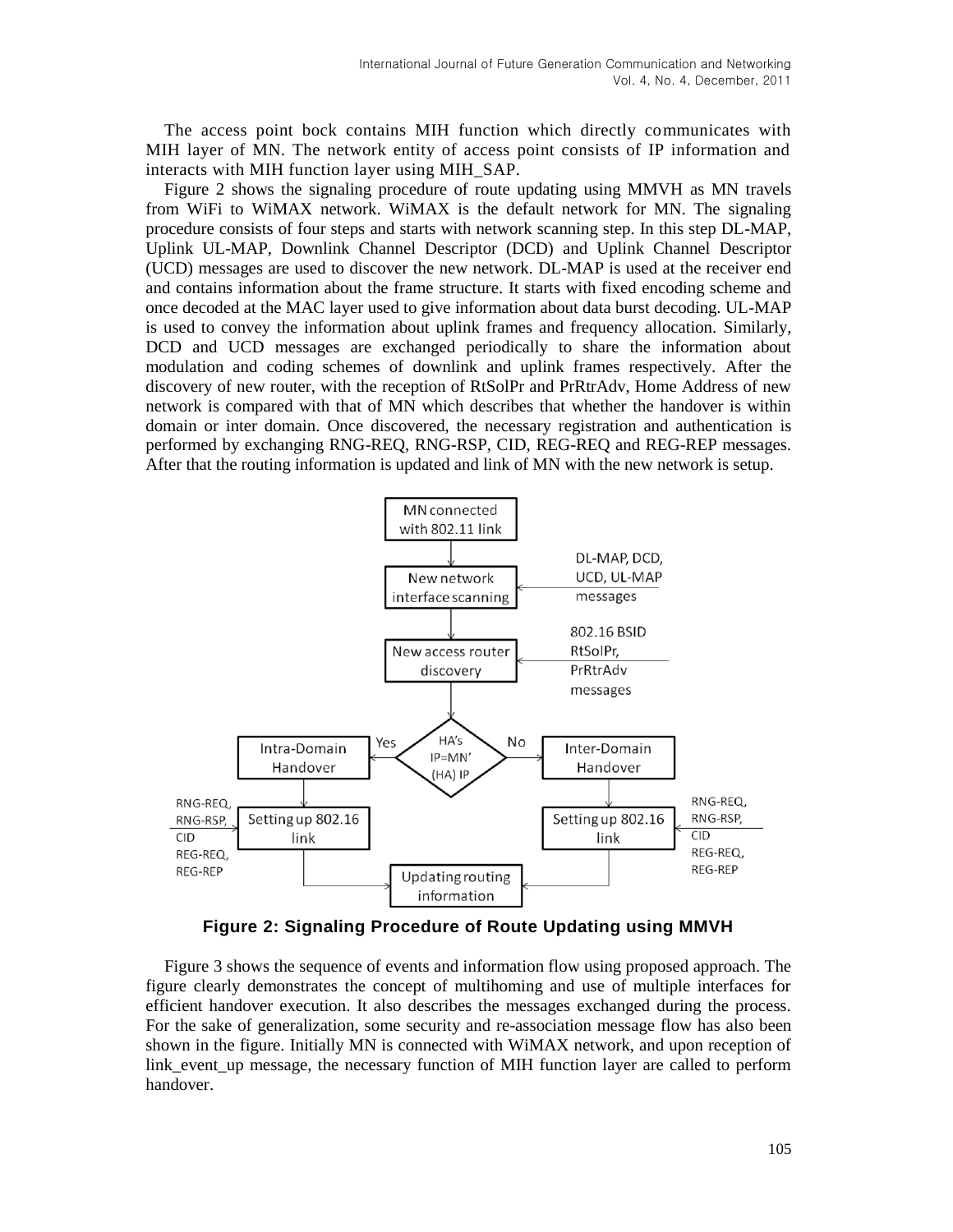International Journal of Future Generation Communication and Networking Vol. 4, No. 4, December, 2011



**Figure 3: Sequence of Events of MMVH**

### **3. Simulation Configuration and Mobility Scenarios**

The proposed approach of vertical handover is implemented in Network Simulator (ns-2) [8]. Figure 4 shows the mobility scenario which is used to perform evaluation of proposed approach. Two available domains of scenario are WiMAX and WiFi, in which WiMAX is the default interface, i.e. at the start of simulation MN is connected to WiMAX BS (Base Station). For the sake of simplicity, BS of WiMAX and AP (Access Point) of Wi-Fi are connected to the internet through wired connection. The Corresponding Node (CN) is also connected to internet through wired network.

Initially MN gets connected to the internet through its default interface, i.e. WiMAX. When it wants to send data to CN, a path is established from BS to CN through wired network. MN transmits the packets to BS which then forwards them to CN through wired links. The traffic from CN to MN is forwarded on the reverse path in the similar manner. As Wi-Fi interface of MN receives the signals of new network, link events are forwarded from link layer to MIH layer of MN.

MIH forwards these events to IP layer for further processing. The SCTP multihoming at transport layer establishes two simultaneous connections for small amount of time,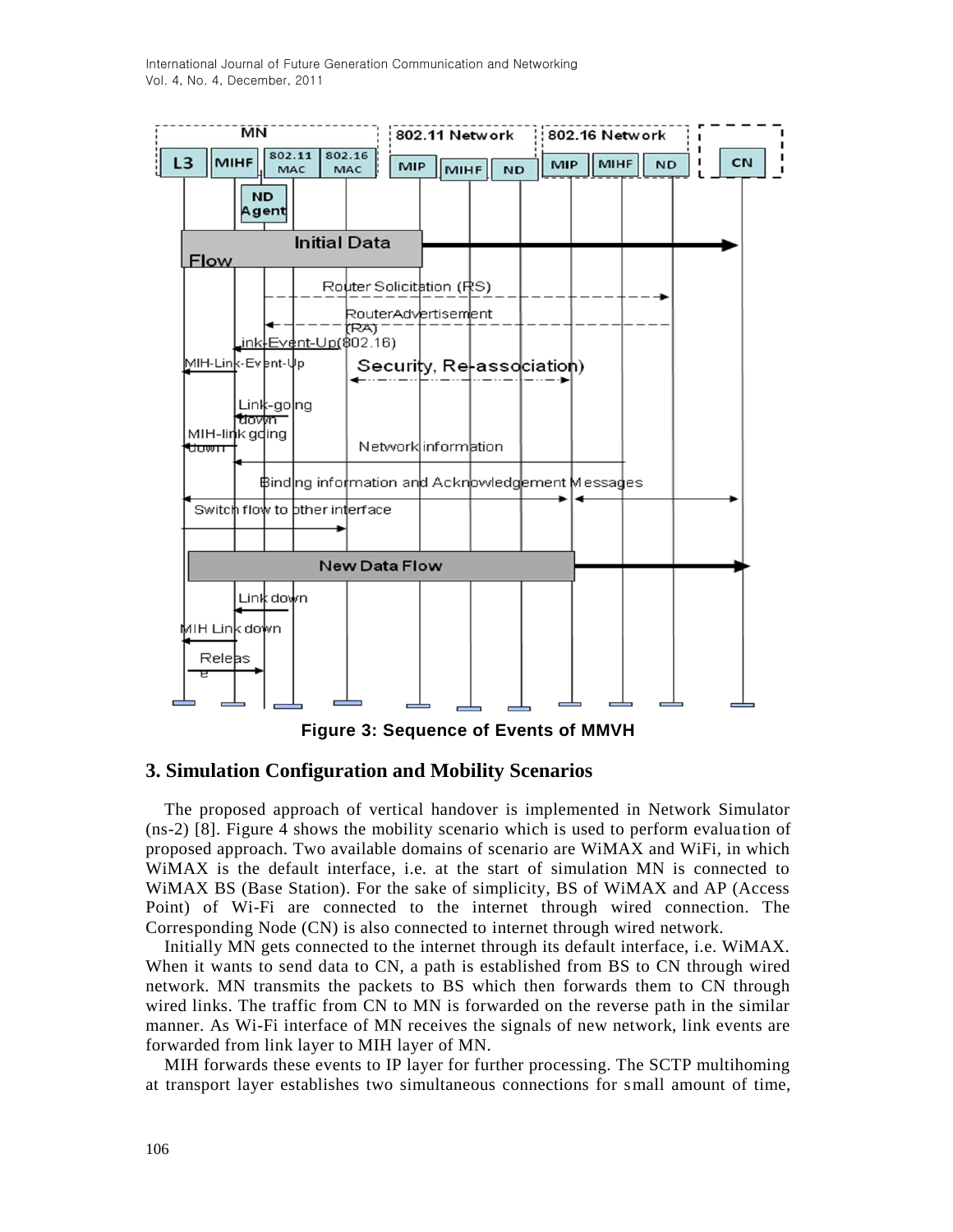until the data flow is shifted from the current network interface to new one. Depending upon the available network bandwidth, required bandwidth of currently running application and available signal strength of currently connected network, i.e. WiMAX, decision to switch the data traffic on new network is taken. As this information is received and processed earlier than the connection breakage, therefore this approach reduces the risk of disconnection and so the risk of dropping packets during handover greatly decreases.

The movement pattern of MN is shown in the Figure 4. MN starts its movement from the WiMAX coverage area to the Wi-Fi coverage area. Due to the large coverage area of WiMAX, MN may stay in the area where both networks have strong signals. In this case, depending upon the available information, movement pattern and movement speed, the decision to remain in the current network may be taken; so that unnecessary switching of networks should not be performed which can greatly degrades the system performance.



**Figure 4: Mobility Scenario of MN**

Simulation parameters of WiFi and WiMAX networks are listed in Table 1. These parameters are briefly described here to show the simulation strategy used in implementing the mobility scenario. Most of these are defined in the IEEE standard of WLAN and WiMAX [9]. The simulation module of 802.16 and seamless mobility implementing 802.21 framework has been used [10, 11] in this simulation. The SCTP transport layer protocol has been used to implement multihoming and it is integrated with IEEE 802.21 framework to achieve improved seamless and secure handover between heterogeneous networks.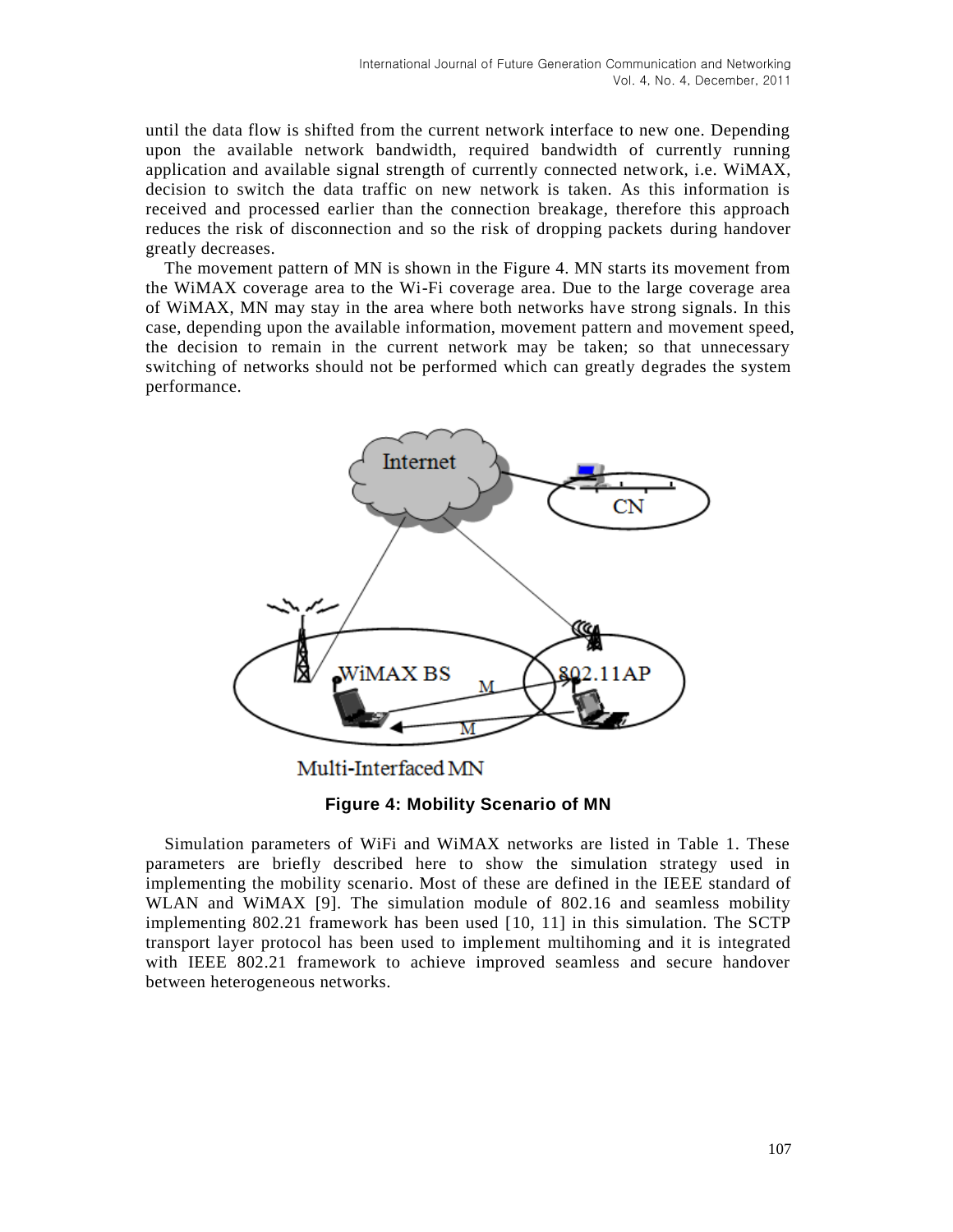| <b>SIMULATION</b><br><b>PARAMETERS</b> | <b>VALUES</b>     |
|----------------------------------------|-------------------|
| Data rate of WiFi                      | 11 Mbps           |
| Data rate of Wimax                     | 50mbps            |
| <b>Freg Bandwidth of Wwimax</b>        | $5e+6 MHz$        |
| <b>Freg Bandwidth of WiFi</b>          | 2.4GHz            |
| Wimax modulation                       | 16 OAM            |
| <b>Contention</b> size                 | 5                 |
| Mobile node speed                      | <b>5-10 M/SEC</b> |
| <b>SIMULATION REGION</b>               | 200 X 200 M       |

**Table 1: Simulation Parameters**

## **4. Simulation Results and Analysis**



**Figure 5: Simulation Time (sec) vs Data Throughput (Kb/sec)**

Figure 5 shows the graph of data throughput (bits/sec) vs simulation time (sec). The throughput is scaled on y-axis and represented in number of bits generated per second. It is plotted against simulation time measured in seconds. As shown in the graph, the number of generated packet per second is highest at the start of simulation. As the MN starts moving (at time=5sec) throughput remains at highest level. The throughput has decreased at the time of handover from WiMAX to Wi-Fi (at t=22sec). The noticeable thing is that throughput is not decreased to zero during handover. As compared to vertical handover approach described in [12], where throughput decreased to zero during handover, this would be the advantage of using this approach that during vertical handover from one network to other, system throughput is not decreased to zero and so data flows are not disconnected during handover. As long as MN remains in WiFi network, the throughput of data remains in the range of 8Kb/sec to 10Kb/sec. After the handover of MN back to WiMAX network (time=40sec), throughput is improved again to 16Kbsec. This shows that WiMAX is favorable network for the MN in this scenario.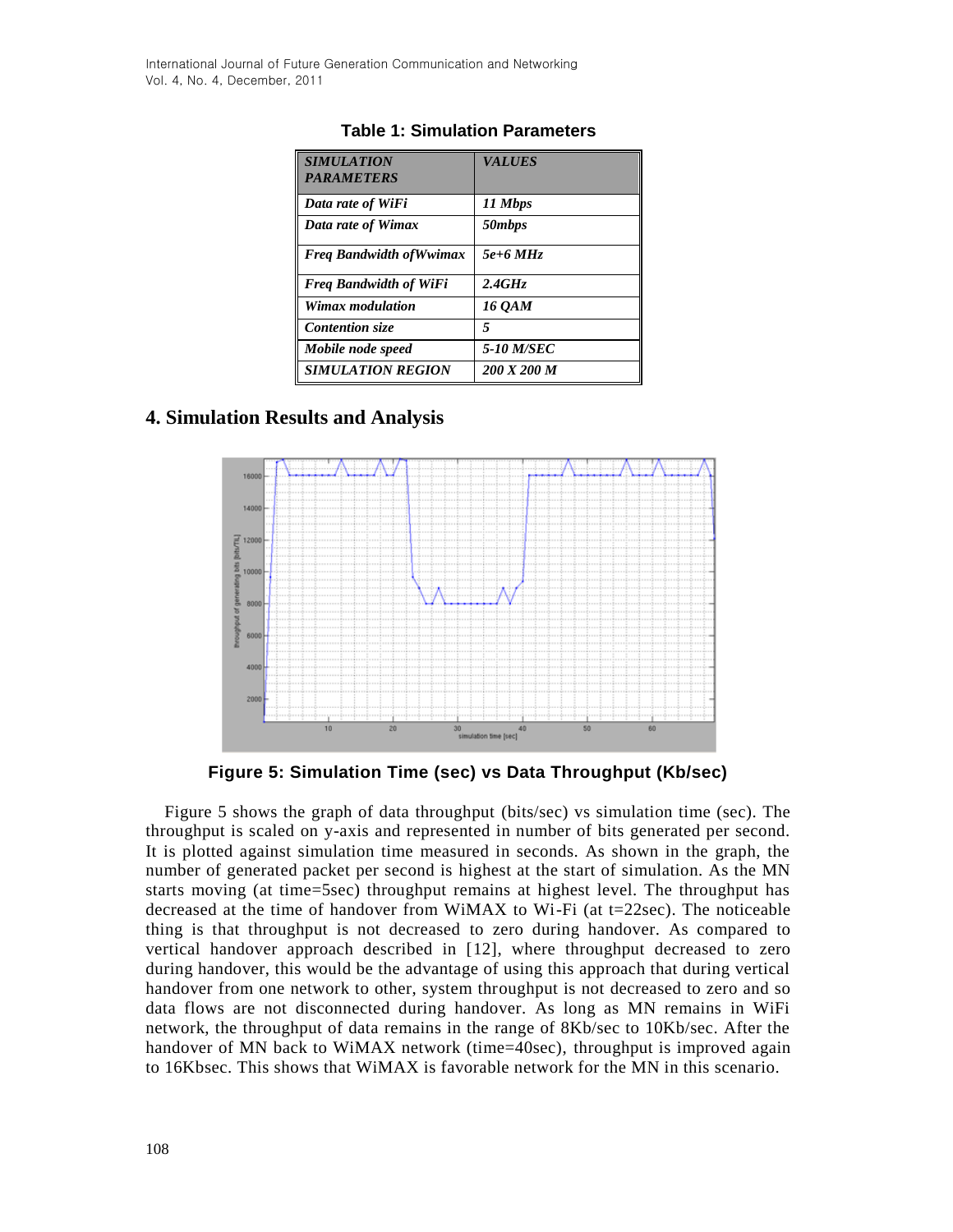Figure 6 (a) shows the comparison of data rate (Kbits/sec) with respect to WiMAX and WiFi networks. The overlapped area in graph clearly indicates the importance of multihoming in vertical handover. As the handover trigger is generated in WiMAX network at  $t=18$ sec, the binding with WiFi network  $(t=21 \text{ sec})$  is obtained using dual IP address option of Multihoming module. In this way, data rate does not fall to zero during handover to other network. The graph also indicates that the overlapped interval is quite small. This is considered for network resource management. If the overlapped interval is high, then it may result in ineffective dissipation of network resources. During this overlapped interval, MN's IFMGMT module decides whether to initiate handover to new discovered network. Thus the decision should be fast enough to avoid any performance degradation.



**Figure 6: (a) Data rate during handover b/w WiMAX and WiFi, (b) End-to-End Delay during Handover**

Figure 6 (b) shows the e-2-e delay graph of MN during handover. The end-to-end delay is plotted against packet sequence number. In the mobility scenario, initially MN remains in WiMAX network, but at t=22sec it switches its interface to WiFi network and uses that interface to transmit its data flows. After some time, i.e. at t=40 sec, it switches back to WiMAX network. At the time of handover, the delay increases due to handover signaling and data flow switching. The graph shows the delay at t=22sec (packet $\sim$ 2190) and at t=40 (packet $\sim$ 4003).

#### **5. Performance Comparison**

To evaluate the effectiveness of proposed approach, the comprehensive comparison of improved parameters is necessary with existing approaches of other researchers. Table 5.2 evaluates the proposed approach with respect to the Mo-Li et al approach [12] of vertical handover. The proposed approach is implemented on the same scenario as described in [12] and the performance of MMVH is analyzed with respect to given data on the said paper. The parameters which are listed in the table include data throughput, end-to-end delay and handover latency. The table also shows the percentage improvement of the parameters with respect to other approach. The handover latency in [12] is calculated on the bases of separate paths from HA to FA. For the sake of comparison, it is calculated for complete path according to the applied scenario which is  $2x(39.9+4.7)=89.2$  msec from HA $\rightarrow$ FA and from FA $\rightarrow$ HA.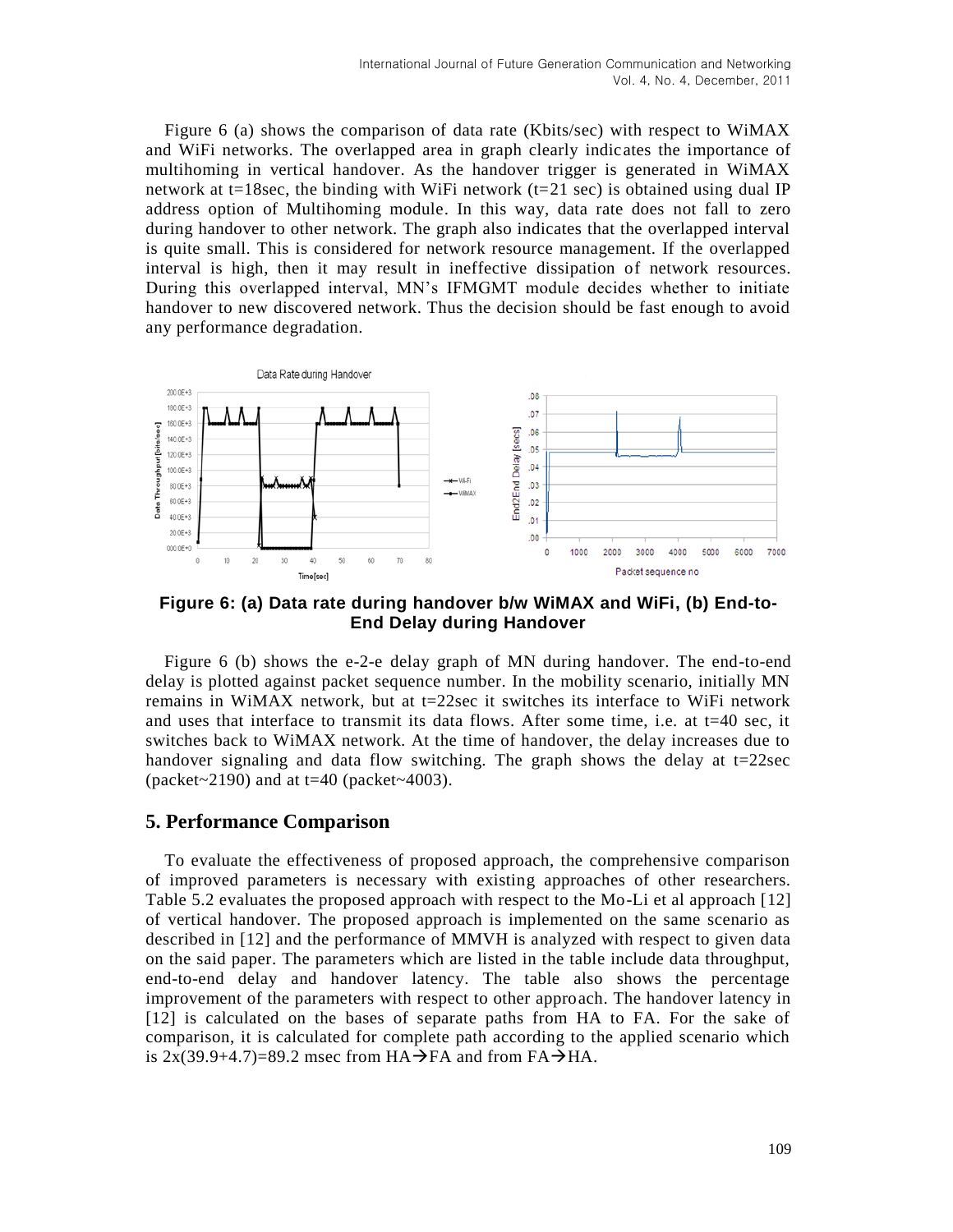| <b>Parameters</b>       |                    | Mo-Li<br>Approach   | <b>Proposed</b><br>Approach<br>(MMVH) | $\%$ age<br>Improvement |
|-------------------------|--------------------|---------------------|---------------------------------------|-------------------------|
| Data<br>Throughput      | Average            | 710 Kbps            | 816 Kbps                              | 14.9%                   |
|                         | During<br>Handover | 205 kbps            | 268.3 kbps                            | 30.8%                   |
|                         |                    | 0 kbps              | 88 kbps                               |                         |
| End-to-End<br>Delay     | Average            | $0.157 \text{ sec}$ | $0.048$ sec                           | 69.4%                   |
|                         | During             | $0.53$ sec          | $0.072$ sec                           | 86.4%                   |
|                         | Handover           | $0.722$ sec         | $0.0699$ sec                          | 89.9%                   |
| <b>Handover Latency</b> |                    | 89.2 msec           | 68.538 msec                           | 23.16%                  |

### **Table 2: Comparison of Parameters of Proposed Approach with Mo-Li Approach**

#### **6. Conclusion**

The paper has analyzed the throughput and delay performance using IEEE 802.21(MIH) based Multihoming approach for vertical handover between WiMAX and Wi-Fi networks. Simulation results show that data loss during handover has decreased to zero and MN can switch its data flow during movement from one type of network to other, without breakage of currently connected data flow. The use of multiple interfaces in MN can raise certain issues of resource and power management, which can be an interesting future work.

### **References**

- [1]. F., Iqbal, M. Y., Javed, G. A., Shah, "IEEE 802.21 based Multihoming approach of seamless vertical handover in heterogeneous networks", IEEE SIBIRCON July 21-25, 2008, Novosibirsk, Russia.
- [2]. N., Montavont, R., Wakikawa, T., Ernst, C., Ng and K., Kuladinithi, "Analysis of Multihoming in Mobile IPv6," MEXT working Group, Internet Draft, May, 3, 2008
- [3]. SJ., Yoo, C., David, and G., Nada, "Timely Effective Handover Mechanism in Heterogeneous Wireless Networks" Wireless Personal Communications, volume 52, no 3, Springer Publishers, Nov. 2008
- [4]. S., Tran-Trong, T., Shahnaza, and K., Young-Tak, "Enhanced Vertical Handover in Mobile IPv6 with Media Independent Handover Services and Advance Duplicate Address Detection", KNOM, Kyeongbuk, Korea, 2008
- [5]. J., Stein, "Survey of IEEE802.21 Media Independent Handover Services", Technical report, Department of Computer Science and Engineering, Wustl, URL [http://www.cs.wustl.edu/~jain/cse574-](http://www.cs.wustl.edu/~jain/cse574-06/ftp/handover/index.html) [06/ftp/handover/index.html](http://www.cs.wustl.edu/~jain/cse574-06/ftp/handover/index.html)
- [6]. IEEE 802.21, "IEEE 802.21 Media Independent Handover," vol. 2006: IEEE 802.21, pp. <http://www.ieee802.org/21/>
- [7]. IEEE 802.21 Internet Draft One Proposal Draft Text.doc, May 2005
- [8]. Network Simulator NS-2 (2.31). URL[: http://www.isi.edu/nsnam/ns/](http://www.isi.edu/nsnam/ns/)
- [9]. "IEEE Standard for Local (LAN) and Metropolitan Area Networks (MAN)", Part 16: Air Interface for Fixed Broadband Wireless Access Systems, IEEE 802.16 Std., 2004.
- [10].IEEE 802.16 Simulation Model for NS-2, NIST. URL[: http://www.antd.nist.gov/seamlessandsecure.shtml](http://www.antd.nist.gov/seamlessandsecure.shtml)
- [11].IEEE 802.21, Mobility Module for NS-2, NIST. URL:<http://www.antd.nist.gov/seamlessandsecure.shtml>
- [12].M., Li, K., Sandrasegaran, and T., Tung, "A Multi-Interface Proposal for IEEE 802.21 Media Independent Handover" in the proceedings of 6th International Conference on the Management of Mobile Business, 2007.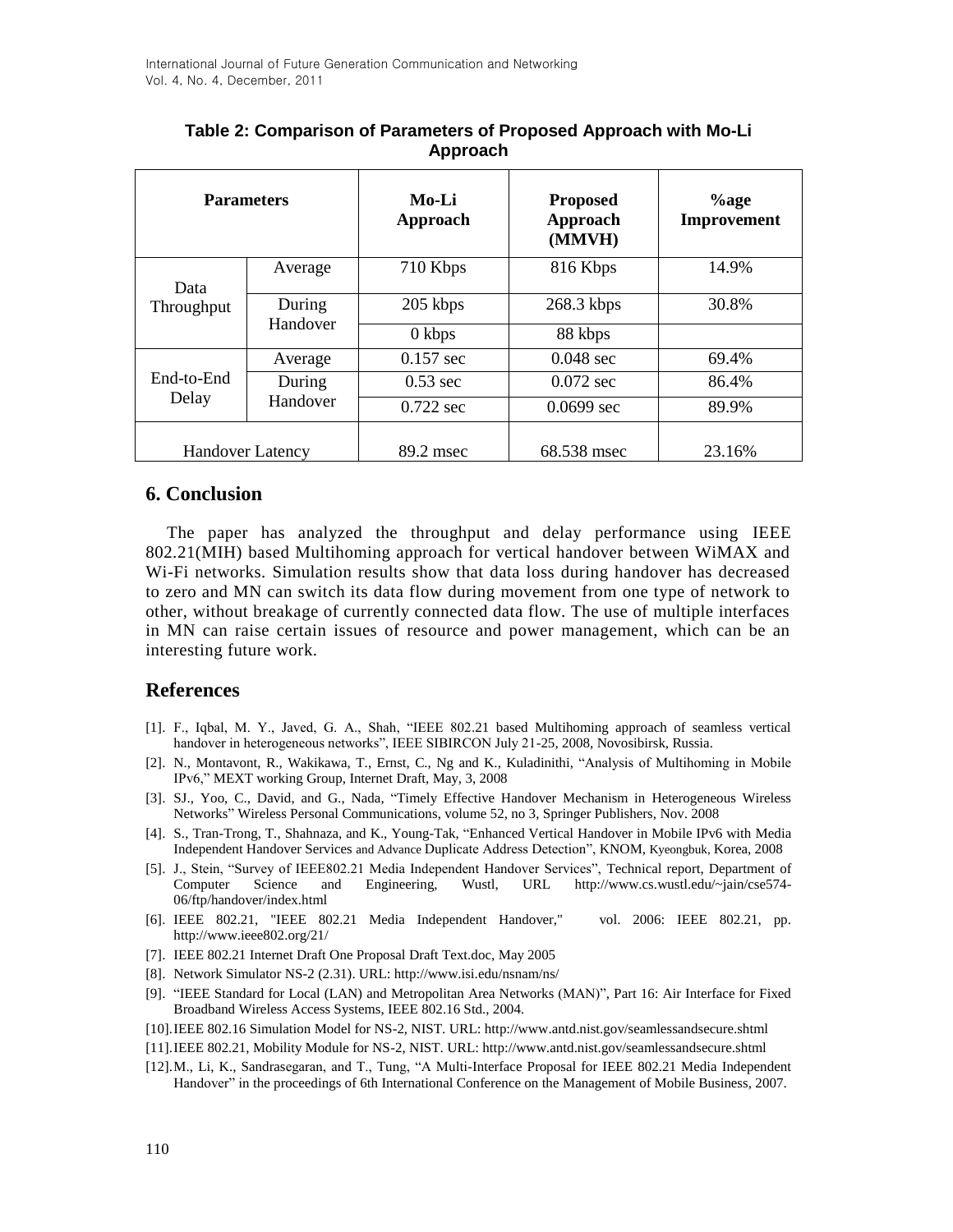## **Authors**



**Faiza Iqbal** is doing her PhD in Software Engineering from NUST College of Electrical and Mechanical Engineering (E&ME), Rawalpindi, Pakistan. She did her MS in Software Engineering from NUST College of Telecommunications (MCS), Rawalpindi, Pakistan in 2008. Her areas of interest are Wireless Networks; Network Optimization Modeling and High Performance Protocol Design.



**Dr Muhammad Younus Javed** did his PhD in Adaptive Communication Systems from University of Dundee, Scotland, United Kingdom in 1991 and MS in Predictive Systems from the same university in 1988. He completed BE Electrical Engineering from UET Lahore, Pakistan, in 1982. He is serving in the College of Electrical and Mechanical Engineering (CE&ME) since 1991 and has taught a number of courses at undergraduate and postgraduate level. He is currently Dean of NUST College of E&ME, Rawalpindi, Pakistan. His areas of interest are biometrics, parallel systems, operating systems, computer networks, digital image processing, database systems and design & application of algorithms. He has over 200 national/international publications to his credit.